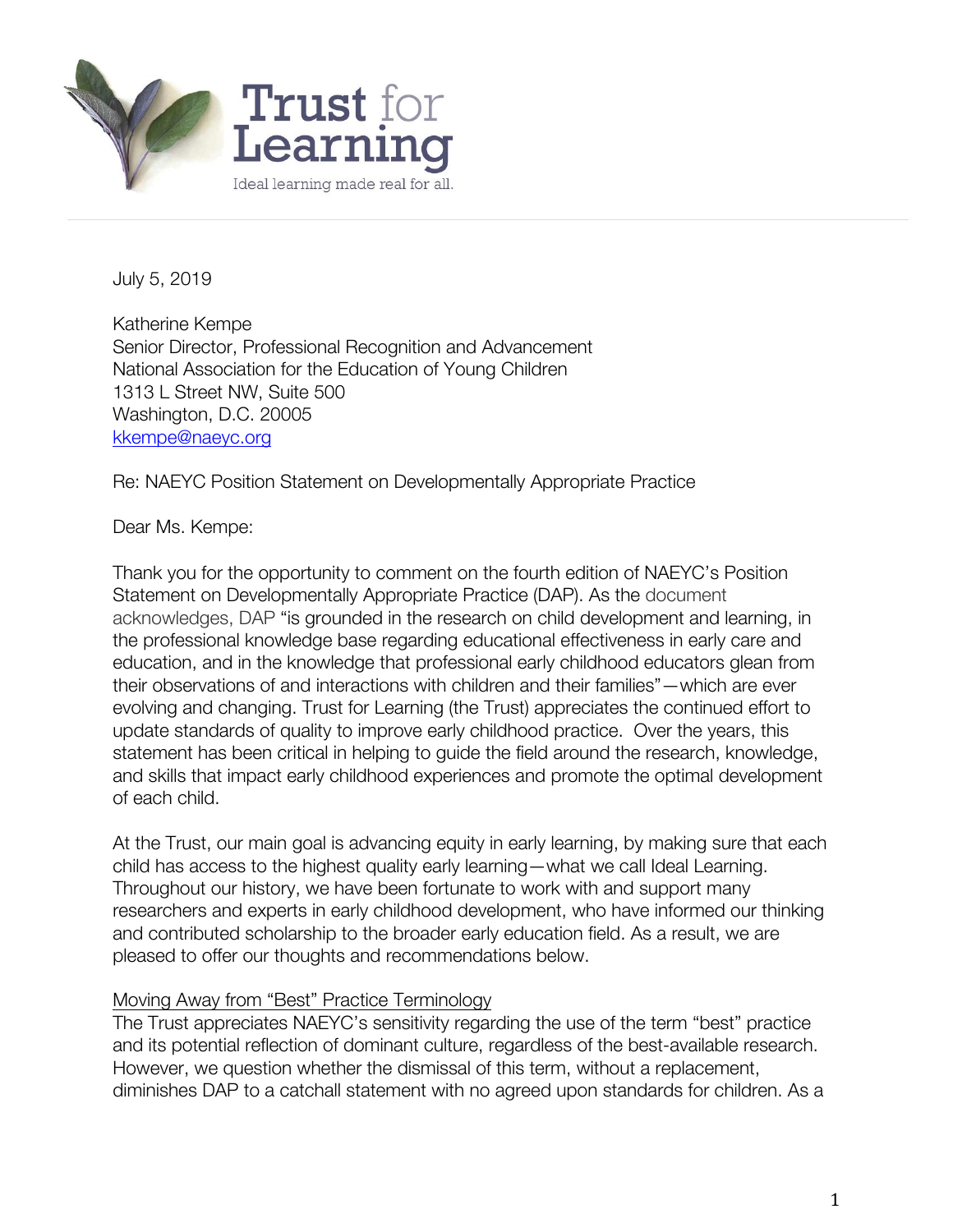

result, we encourage NAEYC to reconsider the framing of this section of the report. In our view, "best practice" and "differentiated approaches" are not mutually exclusive. If terminology is a primary concern, perhaps "responsive practice" or "aligned practice" (meaning aligned with understanding of child, evidence base, standards, etc.) could be an acceptable alternative.

*Recommendation: suggest reconsidering dismissal of "best" practice or use other term referenced above.*

# Core Considerations in DAP

The Trust applauds the statement's specific recognition that early childhood educators seek out knowledge and understanding in three core areas: what is known about the process of child development and learning in general, what is known about each child as an individual, and what is known about the social and cultural contexts affecting the delivery of early childhood education and care. Each of these considerations are essential lenses through which educators should view their work with young children.

The Trust agrees that the normative focus on child development mentioned in consideration 1 has tended to treat differences as deficits and often "helped to perpetuate systems of power and privilege." We respectfully request however, that the last sentence on p.6 be rephrased to not include "inequities that can no longer be ignored," since they never should have been ignored.

# *Recommendation: rephrase last sentence on p. 6.*

In addition, we appreciate the acknowledgement in consideration 3 that US political culture often focuses on narrow measures of accountability that reflect and maintain systems of inequity, and limit teacher flexibility to serve the varying needs of students. In particular, we identify with the statement that "teacher-directed activities predominate in many classrooms, especially those serving children deemed "at-risk." This systemic bias is important context to be aware of when looking to provide equitable learning opportunities for every child. We suggest, however, striking or rephrasing the last sentence on p. 8 regarding "school readiness." As written, it suggests that children must meet "entry expectations" to be enrolled in school, which is forbidden by law.

*Recommendation: strike or rephrase last sentence on p. 8.*

# Principles of Child Development and Learning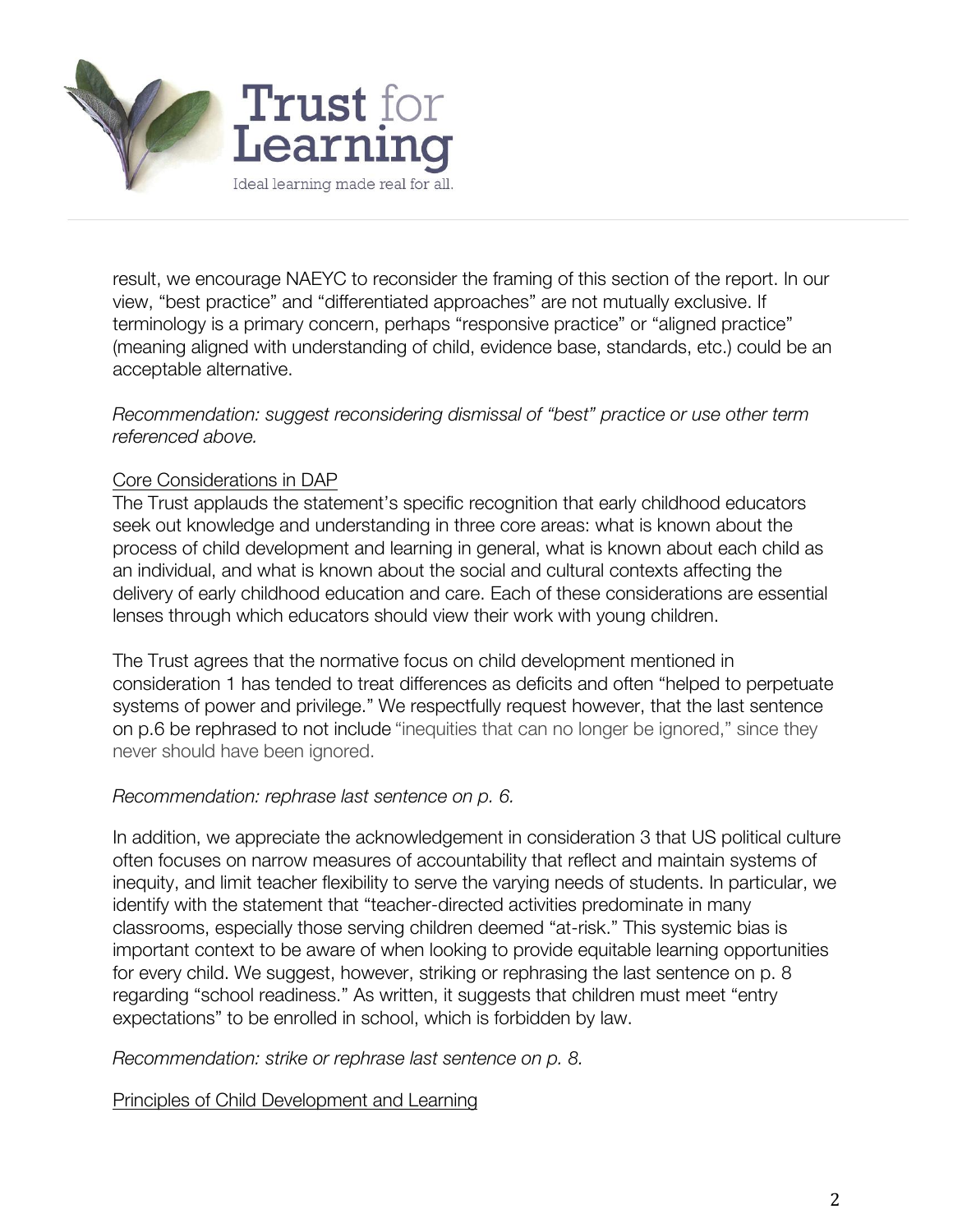

The Trust appreciates the articulation of principles about how young children develop and learn. Overall, the theory expressed in these pages is consistent with the Principles of Ideal Learning Programs developed and adopted by world-renowned early childhood approaches,<sup>1</sup> which we suggest referencing in the document as evidence of teacher voice. The organization of the statement's principles, however, seems somewhat uneven. For example, some principles contain considerably more description than others; some include examples and strategies to be used in practice, while others do not. As a result, we suggest creating a more uniform format in discussing each principle that will help with readability.

### *Recommendation: suggest using a more uniform approach in describing each principle.*

In addition, there are a few areas (detailed below) in this section, where the Trust believes that the ascribed principles should be strengthened to better reflect current research and consensus within the field.

*Recommendation Principle 3: suggest inclusion of language in the last paragraph that demonstrates the importance of educators being able to understand where children are individually in their developmental trajectory and provide personalized, child-focused instruction.*

*Recommendation Principle 4: recommend that this principle specifically acknowledges that "young children learn through relationships." While there is some mention of interactions with adults and peers, the overall importance of how relationships enable children to feel valued, recognized, and supported seems to be missing in this principle. In addition, the role that teachers play in fostering and modeling nurturing, authentic and honest engagement with children and families is paramount and deserves stronger mention.*

*Recommendation Principle 5: suggest that additional language be added to acknowledge the importance of the learning environment in "facilitating children's exploration, independence and interaction." While this principle mentions an important aspect of how young children develop and learn, the discussion of the learning environment could be much more robust in terms of stimulating children's interests, ideas, emotions, and questions.*

### DAP in Action

 

<sup>1</sup> Bank Street College of Education, Friends Center for Children, HighScope, Montessori, Reggio Emilia-Inspired, Tools of the Mind, and Waldorf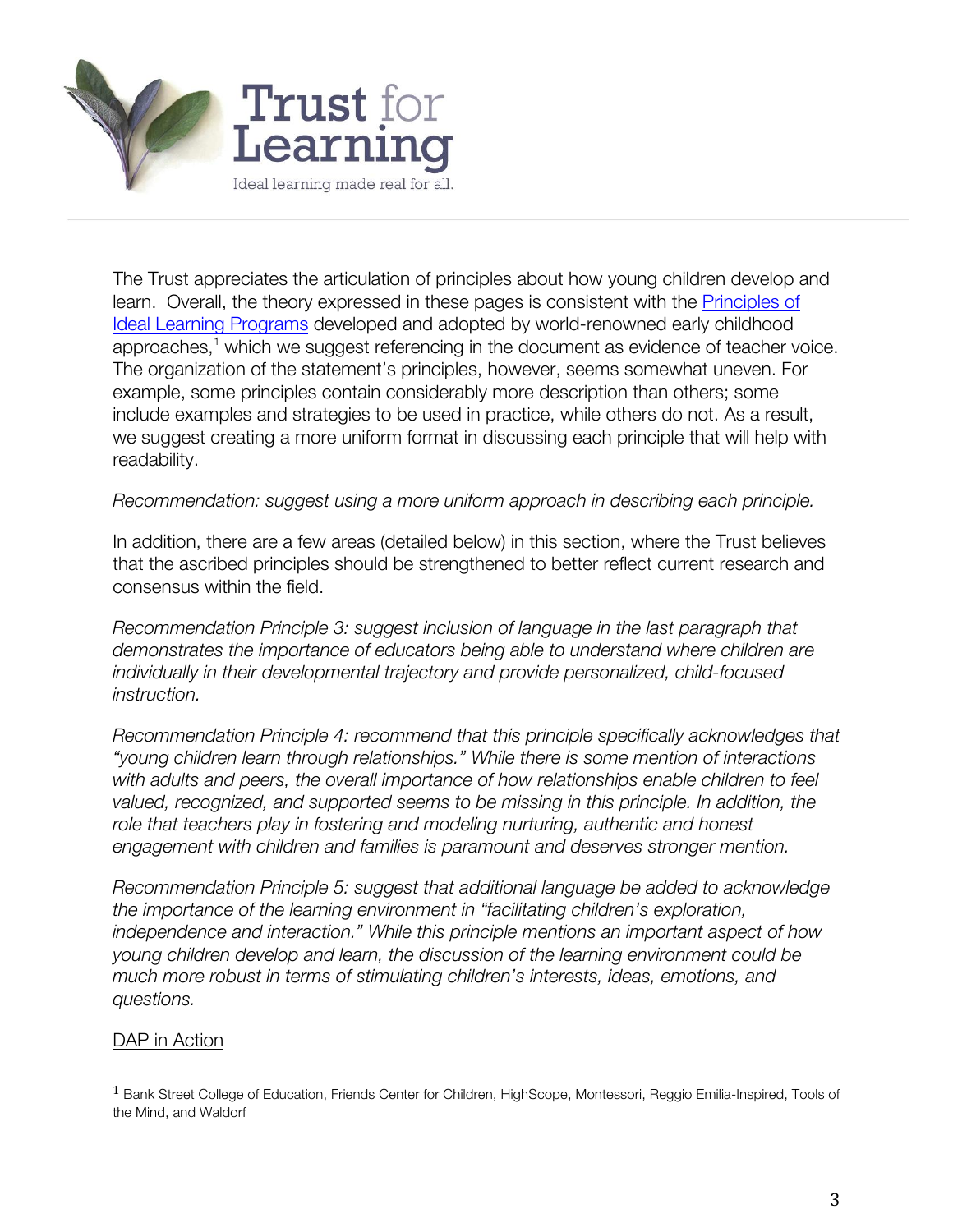

The Trust appreciates the more in-depth discussion of DAP as it occurs within classrooms and programs through the United States. At times, however, it can be hard to distinguish between the description of the principle and the guidelines for practice. For example, the mention of relationships in section B of guideline 1 seems to be more appropriate to include within Principle 4 as stated above. In addition, some of the guidelines seem repetitive or too long, and would benefit from further refinement of the concepts included. The Trust offers the following recommendations in this regard.

## *Recommendation Guideline 1: suggest condensing sections C, D, and E into one section on "Fostering a Respectful and Safe Environment."*

*Recommendation Guideline 4: suggest deleting the first paragraph of this guideline as it seems out of place. In addition, suggest deleting sections A and B which seem duplicative of previously mentioned items in guidelines 1 and 2. Suggest combining sections D and E into one section, "Educators Effectively Implement Program Goals and Curriculum Across Developmental Domains."*

*Recommendation for new Guideline TBD: recommend creating a new guideline entitled, "Creating an Environment to Promote Each Child's Individual Learning and Development" comprised of current Guideline 4 sections C, F, and I. These sections speak primarily of the environment that a teacher works to facilitate as opposed to specific teaching strategies or interventions, and therefore warrant a separate guideline. Lastly, in addition to the language contained in Sections C, F and I, we suggest including text to specify that:*

- *Educators design experiences where children have access to a range of materials (sensory, expressive, natural, etc.) to stimulate their ideas and encourage expression.*
- *Educators cultivate an intentional, calm, and responsive pace which informs daily learning experiences, rhythms and routines.*

### Policy Recommendations

Lastly, while the statement on DAP seeks to address children's learning and development from birth through age 8, the policy recommendations offered on pp. 30-31 are narrowly written and focus mainly on funding of and access to programs. There is little mention of policies that could improve instruction and programming for children from Kindergarten through third grade. For example, there is no mention of changing state education standards to address all domains of children's development, or suggestions to reconfigure teacher licensure requirements to focus more on child development—two state-level